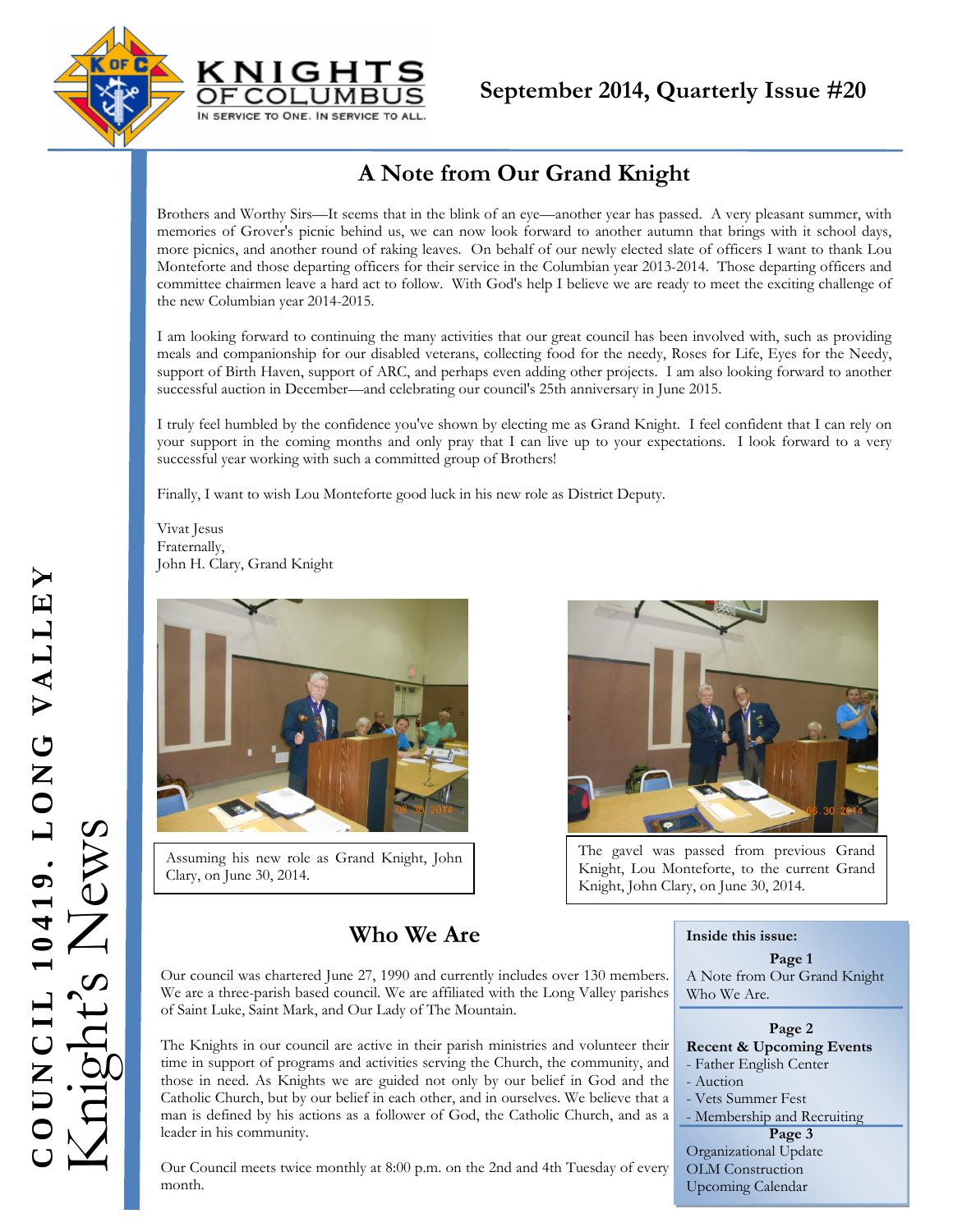## **Father English Community Center "City of God"**

The prophet Isaiah referred to the "City of God" (9:1-7) where each one works to "raise up the foundations of many generations; to be called the repairer of the breach; the restorer of the streets to dwell in" (Isaiah 58:12)"

 Center is "to create hope and make a lasting difference in the lives of those who seek help within the communities in the Diocese of Paterson". The The Father English Community Center is very much like the "City of God" that the prophet Isaiah was referring to. The Mission Statement of the Vision Statement of the Center is to "advocate for just social structures that work to maintain the dignity of all whose lives are sought to enrich". The Center is where people in need come to for help, a place where all in need feel welcome.

The Father English Community Center, named after Father Francis English, is built upon his dream. He wanted to have a complex of buildings providing many of the essential services to the poor people in the City of Paterson, New Jersey. The Center has been providing services for over four decades and is continually growing in terms of the number of families that it serves. Currently the Center's Food Pantry & Clothing Boutique serves over 4,900 families a month, with some estimates even higher. This program provides food, clothing and furniture assistance to the working poor families of the community. The following is a list of programs and services the Center provides.

- Bob and Carol's Food Pantry & Clothing Boutique
- Child Care Food Program (providing meal service "in house" to preschool and school-aged children)
- Teenage After-school Program (youth are trained to act as peer counselors with the emphasis on becoming good citizens)
- Outreach to At-Risk Youth (providing recreational and educational alternatives to negative influences that surround the youth in the community)
- Project Youth Haven Group Home/Emergency Shelter (providing safe shelter for girls ages 11-17 who are the victims of abuse, neglect or homelessness)
- Passaic Teen Center Group Home and Emergency Shelter (providing safe shelter for boys ages 11-17)
- After Care and Summer Camp (providing programs for at-risk children, ages 5-13, of working parents)
- Case Management (provides families with not only emergency assistance but with long term planning)
- Work Assistance/Computer Training (assists people in finding employment)
- English as a Second Language (English classes are taught in consecutive ten-week sessions)
- El Mundo del Nino Child Care (pre-school classes for the children in the surrounding community without regard of their race, creed, color, gender, national origin or religion)
- El Mundo de Colores Child Care Center (translated "A World of Colors Child Care Center" located at 44 Ward Street in Paterson provides full time educational, social and after school and summer care services to hundreds of children year-round)

#### *What can we do?*

Currently our Council has been involved with collecting furniture, appliances, clothing and all other types of household items and arranging to deliver them to the Center. The Center has a truck capable of carrying all types of large furniture and appliances. The truck comes to Long Valley every so often for a scheduled pick-up and will make several stops if necessary. For smaller items and bags of clothing the Knights may arrange to pick these items up and deliver them to the Center directly. For information call 908-510-3038 or call the Center at 973-881-0280. Deacon Bob Head of Our Lady of the Mountain Church is the Site Director of the Father English Community Center.

### **Auction**

 Our council is currently in the midst of planning our 23rd annual Community Benefit Auction, which is scheduled for Saturday, December 6th, beginning at 6:00 PM. As in past years we will be relying on the support and involvement of all of our brother Knights. Proceeds from this auction are used to fund our charitable community programs such as food and clothing for the needy, senior citizens, educational scholarships, veterans, and youth activities. Since our first auction in 1996, we have raised more than \$240,000.00 towards our charitable efforts. This year our goal is to raise \$26,000.00. With your support we can reach that goal! There are many roles to be filled and we can use all of your help and skills. Auction meetings are in the St. Mark's chapel at 8pm the 1st and 3rd Tuesday of each month up until the Auction. Please plan to help this very worthwhile cause.

# **Vets Summer Fest**

Operation Chillout would like to thank all the Brother Knights and Cornerstone brothers who helped with the planning and execution of this year's Vets Summer Fest. We all proved we can all work together in harmony toward a common goal!

Operation Chillout would like to specifically thank brothers Bobby Scanga, Mike Leyden, Dan Flaherty, Bill Callahan, Pete Halko, Stephen Polakowski, Joe Mascott, Walt Lublanecki, John Larkin, Joe Vacca, Dave Kibler, Sam Bonafante, Lou Moteforte, Bob Dunne and the 4th Degree Color Corps who participated and helped in so many ways with the event.

At the end of the day Operation Chillout raised some money to continue its operations and help homeless veterans in the process, which is the reason we put all this work in… so THANK YOU.

For more information contact Patrick Gibbons, patgibb@gmail.com

Fraternally, Anthony F. "Tony" DeStefano

# **Membership and Recruiting**

 We will be hosting an Open House at St. Marks on Tuesday, October 28th at 8:00 pm. All men 18 and over are welcome to attend to learn more about becoming a member. Food and refreshments will be served. Come out and join us.

We will be soliciting members after many of the masses on October  $18<sup>th</sup>$  &  $19<sup>th</sup>$  as well as October  $25<sup>th</sup>$  and  $26<sup>th</sup>$ . Bobby Zampese will be sending out a signup sheet for volunteers for the drive. Please try to sign up and help make this drive another successful one! Also feel free to stop by and help solicit if you are not already scheduled for the Mass you are attending.

We are always looking for good candidates to join our ranks, be sure to have a form 100 with you and always be prepared to explain to a potential candidate what we do as Knights and how we support our local parishes and the community. Be proud of who we are, who you are, what we do and share that with others!

Finally, Bobby Zampese will be seeking volunteers for the membership committee. If you are interested in becoming part of the committee, or have any questions regarding the membership drive, please feel free to contact Bobby Zampese.